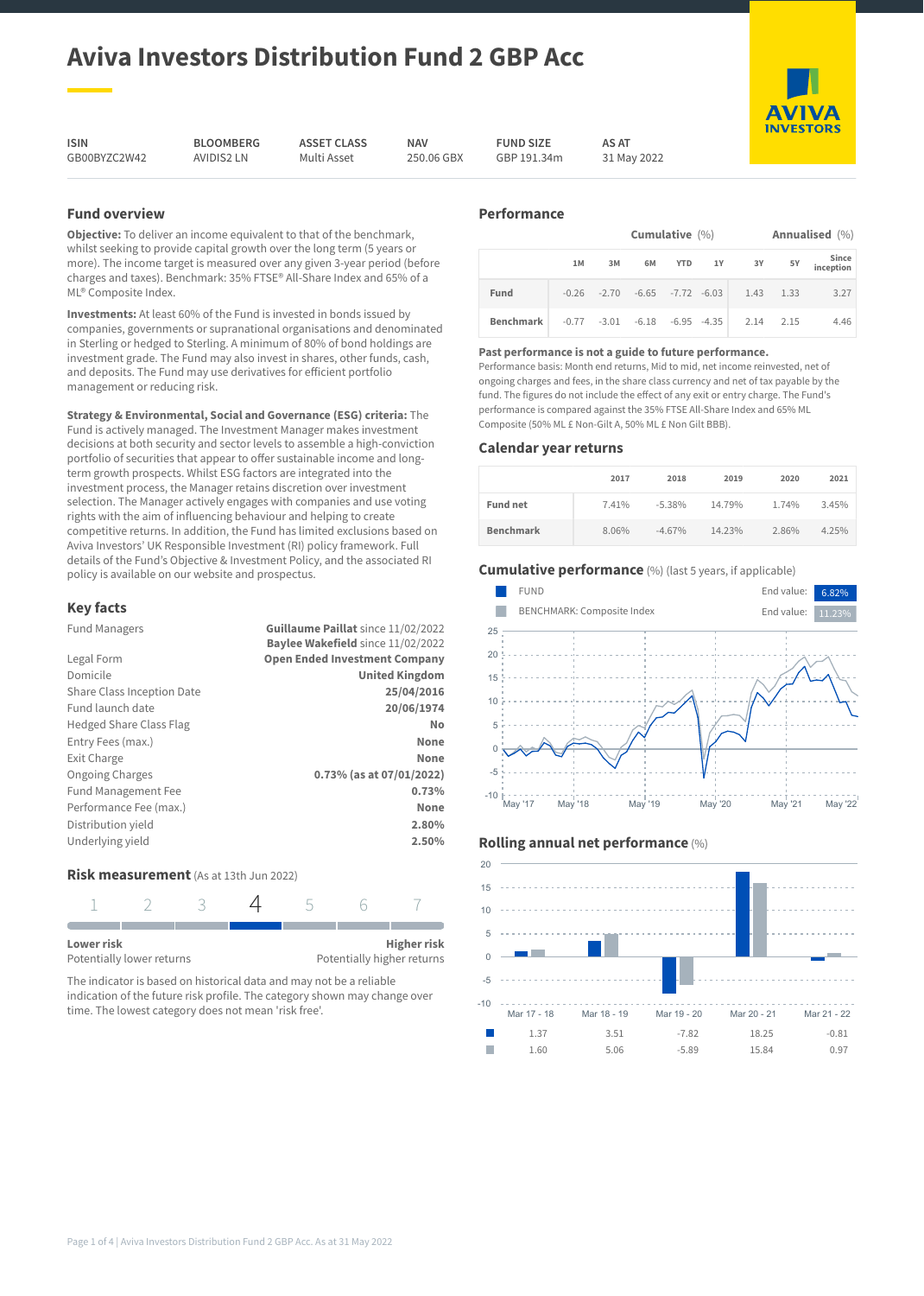**Income** (%, gross of charges and taxes)\*

| Mar 17 - 18          | Mar 18 - 19 | Mar 19 - 20 | Mar 20 - 21 | Mar 21 - 22 |
|----------------------|-------------|-------------|-------------|-------------|
| 3.73                 | 3.84        | 3.77        | 3.39        | 3.12        |
| 4.05                 | 4.09        | 4.48        | 3.19        | 3.37        |
| Tracking error (%)** |             |             |             |             |
| Mar 17 - 18          | Mar 18 - 19 | Mar 19 - 20 | Mar 20 - 21 | Mar 21 - 22 |
| 1.45                 | 1.18        | 2.63        | 2.37        |             |

**Past performance is not a guide to future performance.**

\*The Fund aims to deliver an income equivalent to the benchmark over the long-term (5 years or more).

\*\*The Fund is expected to have an average yearly tracking error of between 1.25% and 3.75% when compared to the 35% FTSE All-Share Index and 65% ML Composite (50% ML £ Non-Gilt A, 50% ML £ Non Gilt BBB).

Basis of performance is described on page 1.

# **Portfolio stats**

|                                | As at<br><b>May 22</b>   | 1 Year                   | 3 Years | 5 Years |
|--------------------------------|--------------------------|--------------------------|---------|---------|
| <b>Sharpe ratio</b>            |                          | $-1.05$                  | 0.16    | 0.16    |
| Annualised volatility (%)      | $\overline{\phantom{0}}$ | 5.91                     | 10.74   | 8.82    |
| Tracking error (%)             | $\overline{\phantom{a}}$ | 2.08                     | 2.39    | 2.05    |
| Modified duration <sup>1</sup> | 4.53                     | $\overline{\phantom{a}}$ |         |         |
| Credit rating $1$              | Baa1                     | $\overline{\phantom{a}}$ |         |         |
| Spread duration <sup>1</sup>   | 4.53                     |                          |         |         |

<sup>1</sup> Source: Aviva Investors, all other data is Morningstar unless stated otherwise.

# **Top sectors by asset type\***

| Asset                           | Fund $(\% )$ |
|---------------------------------|--------------|
| <b>Fixed Income</b>             | 63.66        |
| Corporates                      | 53.18        |
| <b>CMBS &amp; Project Loans</b> | 3.16         |
| Agency Plus                     | 2.63<br>П    |
| <b>ABS</b>                      | 1.98<br>П    |
| Sovereign                       | 1.86<br>ı    |
| Mutual Funds                    | 0.84         |
| Unclassified                    | 0.01         |
| <b>Equities</b>                 | 34.93        |
| Financials                      | 9.76         |
| Industrials                     | 7.73         |
| Materials                       | 4.50         |
| <b>Consumer Staples</b>         | 3.87         |
| Utilities                       | 3.00<br>Ш    |
| <b>Consumer Disc</b>            | 1.53<br>ı    |
| Info Tech                       | 1.43<br>П    |
| Communication                   | 1.28         |
| Energy                          | 0.94         |
| Other                           | 0.89         |

Source: Aviva Investors, all other data is Morningstar unless stated otherwise.

The fund breakdown by sector shown in the factsheet excludes cash and equivalents

# **Fund breakdown by country**

| Country              | Fund $(\% )$ |  |
|----------------------|--------------|--|
| United Kingdom       | 69.05        |  |
| <b>United States</b> | 14.56        |  |
| France               | 4.31         |  |
| Italy                | 2.25         |  |
| Germany              | 1.82         |  |
| Australia            | 1.24         |  |
| Belgium              | 1.00         |  |
| Ireland              | 0.89         |  |
| Hong Kong            | 0.46         |  |
| Other                | 4.42         |  |

The fund breakdown by country shown in the factsheet exclude cash and equivalents .

# **Top holdings**

|                | Company                                                                                                                                     | Sector                    | Fund $(\% )$ |
|----------------|---------------------------------------------------------------------------------------------------------------------------------------------|---------------------------|--------------|
| $\mathbf{1}$   | Aviva Investors Global HY Bd<br>Zyh GBP Acc                                                                                                 |                           | 3.00         |
| $\overline{2}$ | Aviva Investors Global Eq Inc 3<br>GBP Inc                                                                                                  |                           | 2.54         |
| 3              | Aviva Investors Em Mkts Bd Zyh<br><b>GBP Acc</b>                                                                                            |                           | 2.00         |
| 4              | Aviva Investors EM Corp Bd Zyh<br><b>GBP Acc</b>                                                                                            |                           | 1.99         |
| 5              | Intermediate Capital Group<br>PLC                                                                                                           | <b>Financial Services</b> | 1.85         |
| 6              | Phoenix Group Holdings PLC                                                                                                                  | <b>Financial Services</b> | 1.56         |
| $\overline{7}$ | Melrose Industries PLC                                                                                                                      | Industrials               | 1.49         |
| 8              | <b>BAE Systems PLC</b>                                                                                                                      | Industrials               | 1.40         |
| 9              | National Grid PLC                                                                                                                           | Utilities                 | 1.32         |
| 10             | Lloyds Banking Group PLC<br>the contract of the contract of the contract of the contract of the contract of the contract of the contract of | <b>Financial Services</b> | 1.31         |

The Top Holdings shown in the factsheet excludes cash and equivalents.

# **Credit rating** (for fixed income assets)

| Rating                 |                                                               | Fund $(\% )$ |
|------------------------|---------------------------------------------------------------|--------------|
| AAA                    |                                                               | 0.91         |
| AA                     |                                                               | 3.79         |
| Α                      |                                                               | 31.97        |
| <b>BBB</b>             |                                                               | 52.08        |
| <b>BB</b>              |                                                               | 9.39         |
| B                      |                                                               | 1.49         |
| <b>Below B</b>         |                                                               | 0.35         |
| Not Rated & Other<br>. | $\sim$ $\sim$ $\sim$ $\sim$ $\sim$<br>$\cdots$<br>.<br>$\sim$ | 0.02         |

Source: Aviva Investors, all other data is Morningstar unless stated otherwise.

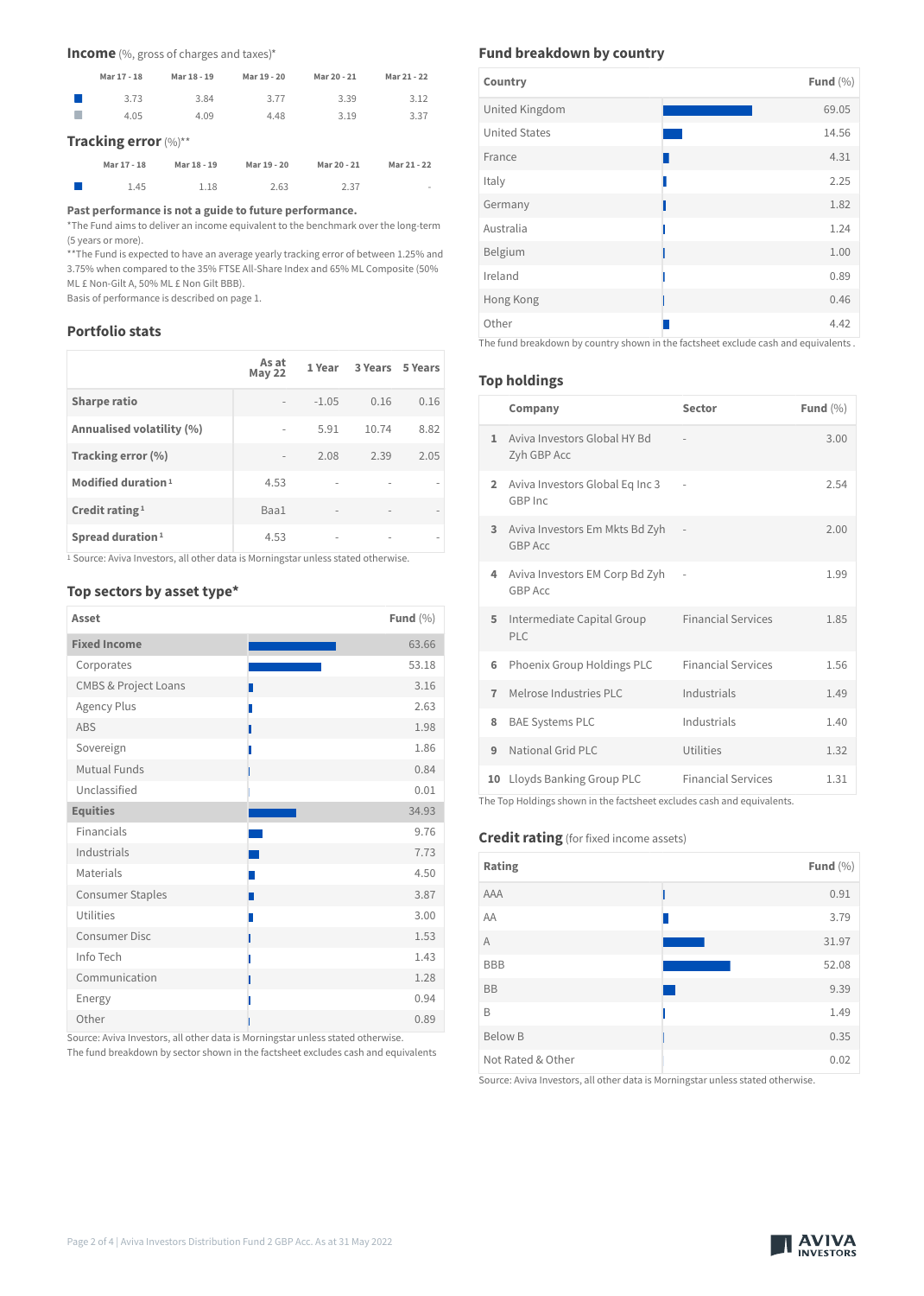

Rather than using a fixed number of cap stocks, Morningstar uses a flexible system that isn't adversely affected by overall movements in the market. Stocks are divided into seven regions based on their country of domicile, organised in descending order by size and the cumulative capitalisation as a percentage of the total is calculated for each stock. Giant-cap stocks refer to the top 40% of the cumulative capitalisation of each region, large-cap represents the next 30%, mid-cap represents the next 20%, small-cap the next 7% with micro covering the balance.

# **Fund targets**

The Index has been selected as a benchmark for performance and risk measurement because it is representative of the type of bonds and shares in which the Fund is likely to invest, and it is therefore an appropriate comparator for the Fund's performance.

# **Fund risks**

#### **Investment Risk**

The value of an investment and any income from it can go down as well as up. Investors may not get back the original amount invested.

#### **Convertible Securities Risk**

Convertible bonds can earn less income than comparable debt securities and less growth than comparable equity securities, and carry a high level of risk.

#### **Credit Risk**

Bond values are affected by changes in interest rates and the bond issuer's creditworthiness. Bonds that offer the potential for a higher income typically have a greater risk of default.

#### **Derivatives Risk**

The Fund uses derivatives, these can be complex and highly volatile. Derivatives may not perform as expected meaning the Fund may suffer significant losses.

#### **Illiquid Securities Risk**

Certain assets held in the Fund could be hard to value or to sell at a desired time or at a price considered to be fair (especially in large quantities), and as a result their prices could be very volatile.

Full information on risks applicable to the Fund are in the Prospectus and the Key Investor Information Document (KIID).

#### **Glossary**

#### **Annualised performance**

An annualised total return is the geometric average amount of money earned by an investment each year over a given time period.

#### **Volatility (%)**

A measure of the fund's dispersion of returns. A higher volatility implies that a fund's return is spread over a larger range of values whilst a lower volatility implies that a fund's return is spread over a smaller range of values.

#### **Credit Rating**

Independent ratings agencies assign different ratings to bonds depending on the bond issuers' financial strength and their outlook as well as their ability to pay interest on time and meet all of their liabilities. We use appropriate industry recognised ratings as detailed in source notes.

#### **Distribution yield**

This reflects the amount that is expected to be distributed over the next 12 months as a percentage of the share price of the fund on the date shown. It does not include the deduction of entry charges and is the gross return

before tax on distributions. You may be subject to further tax on your distributions. The yield is not guaranteed.

#### **Entry fee**

A one-off charge may be taken from your money before it is invested. The charge is usually a percentage of the amount invested and is additional to the price paid for the units/shares. The entry charge is deducted from the investment before units/shares are bought and is also known as the "initial charge".

#### **Exit charge**

A one-off charge levied on redemption of units/shares before the proceeds of your investment are paid out. This is also known as a "redemption charge".

#### **Historic yield**

The Historic Yield reflects distributions declared over the past 12 months as a percentage of the share / unit price, on the date shown. This does not include entry charges and investors may be subject to further tax on their distributions.

# **Fund Management fee**

The fund management fee is a single fixed rate charge to cover the underlying fees, costs and expenses of operating and administrating the fund. It accrues daily and is calculated as a percentage of the net asset value of the fund. The underlying fees, costs and expenses covered by the fund management fee may fluctuate.

#### **Modified duration**

A calculation that expresses the measurable change in the value of a security in response to a change in interest rates - (under analysis).

#### **Spread Duration**

The Spread Duration measures the sensitivity of a security's price to changes in its Option Adjusted Spread (OAS) relative to the Treasury Curve.

# **Ongoing charge**

The ongoing charge figure represents the costs you can expect to pay annually based on last year's expenses. The ongoing charges figure is made up of various elements such as the fund management fee, professional fees, audit fees and custody fees. Performance fees (if payable) are not included in this figure.

#### **Performance fee**

The percentage of any outperformance of the hurdle rate and/or benchmark that will be taken as a performance fee.

#### **Sharpe ratio**

A measure of the fund's risk-adjusted performance. The greater the fund's Sharpe ratio, the better its historical risk-adjusted performance has been. This ratio is best used to compare a number of funds rather than used in isolation for a single fund.

#### **Tracking error (%)**

A measure of how closely the fund follows its benchmark. A passive fund should have a tracking error close to zero, while an actively managed fund would normally have a higher tracking error.

#### **Underlying yield**

This reflects the annualised income net of expenses of the fund as a percentage of the share price of the fund on the date shown. It does not include the deduction of entry charges and is the gross return before tax on distributions.

#### **NAV**

NAV is typically an End Of Day valuation using close of market prices to value the individual securities with the portfolio or fund, rolling up to a total portfolio or fund level.

### **Important information**

#### **THIS IS A MARKETING COMMUNICATION**

The source for all performance, portfolio and fund breakdown data is Morningstar unless indicated otherwise. For share classes that have not yet completed 5 years, the cumulative performance chart will start from the first full month. All data is as at the date of the Factsheet, unless indicated otherwise.

Unless stated otherwise any opinions expressed are those of Aviva Investors. They should not be viewed as indicating any guarantee of return from an investment managed by Aviva Investors nor as personalised advice of any nature. This document should not be taken as a recommendation or offer by anyone in any jurisdiction in which such an offer is not authorised or to any person to whom it is unlawful to make such an offer or solicitation. Portfolio holdings are subject to change at any time without notice and information about specific securities should not be construed as a recommendation to buy or sell any securities.